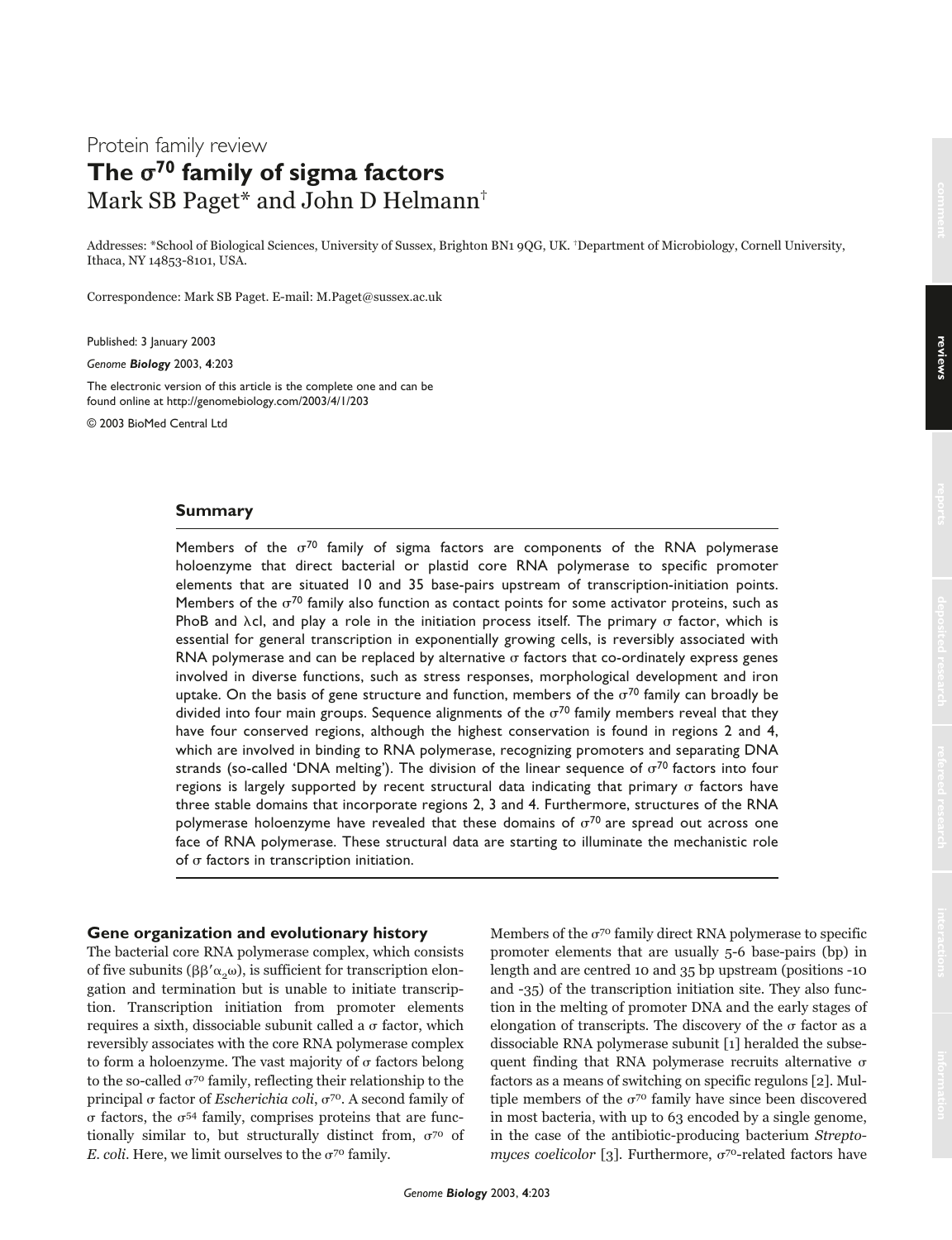been discovered in higher plants, in which they act together with a bacterial-type RNA polymerase to direct transcription in the plastid [4].

The  $\sigma^{70}$  family has been divided broadly into four phylogenetic groups on the basis of gene structure and function [5,6]. Group 1 consists of the essential primary  $\sigma$  factors, each of which is closely related to  $\sigma^{70}$  of E. coli. Group 2 proteins are closely related to the primary  $\sigma$  factors but are dispensable for bacterial cell growth. Group  $3\sigma$  factors are more distantly related to  $\sigma^{70}$  and usually activate regulons in response to a specific signal, such as a developmental checkpoint or heat shock. The group  $3 \sigma$  factors can be further divided into several clusters of functionally related proteins with roles in sporulation, flagella biosynthesis, or the heatshock response, for example, (Figure 1). Finally, group 4 accommodates the numerically largest, but highly diverged extracytoplasmic function (ECF) subfamily, most members of which respond to signals from the extracytoplasmic environment, such as the presence of misfolded proteins in the periplasmic space. Whereas most bacteria have a single group 1 primary  $\sigma$  factor, the number of other group members varies widely, reflecting in part the different physiological and developmental characteristics of the various organisms. For example, whereas E. coli has two members in each of group 3 and group 4, the physiologically and developmentally complex S. coelicolor has 10 group 3 members and 49 group 4 members [3]. A phylogenetic tree that illustrates the relationships between  $\sigma^{\gamma o}$ -family members from four different bacteria is shown in Figure 1. (For in-depth phylogenetic analyses of the  $\sigma^{70}$  family see, for example, [7,8].)

For historical reasons the nomenclature of the  $\sigma$  superfamily is complex. In E. coli and several other Gram-negative bacteria,  $\sigma$  factor genes are designated rpo (for RNA polymerase subunit), whereas in most Gram-positive bacteria the genes are designated *sig*. The proteins may be designated  $\sigma$  with a superscript reflecting the molecular weight or gene name, or may have an arbitrary single-letter designation. In the postgenomic era, the situation has naturally become further complicated with the realization that some organisms have more  $\sigma$  factors than there are letters in the alphabet.

# **Characteristic structural features**

Sequence alignments of the  $\sigma^{70}$  family members reveal four conserved regions that can be further divided into subregions (Figure 2) [5]. Only regions 2 and 4 are well conserved in all members of the  $\sigma^{70}$  family, and include subregions involved in binding to the core RNA polymerase complex, recognition of the -10 and -35 promoter (regions 2.4 and 4.2, respectively), and promoter melting (region 2.3). Much of region 1 is conserved only between the primary and closely related  $\sigma$  factors (groups 1 and 2), and region 1 appears to function in antagonizing the DNA-binding activity of the  $\sigma$ factor. Region 3, which is virtually absent from ECF  $\sigma$ 

factors, includes a subregion 3.0 (previously named 2.5) that interacts with DNA upstream of the -10 element in certain 'extended-10' promoters that lack the -35 element [9,10]. The linear division of  $\sigma^{\gamma}$  factors into functionally distinct regions is largely confirmed by recent structural data, which revealed that primary  $\sigma$  factors have three flexibly linked compact domains,  $\sigma_2$ ,  $\sigma_3$ , and  $\sigma_4$ , which incorporate regions 2, 3 and 4, respectively [10].

The crystal structure of the  $\sigma$ , domain has been solved for two primary  $\sigma$  factors ( $\sigma^{70}$  of E. coli and  $\sigma^{A}$  of Thermus aquaticus) [10,11], and one ECF  $\sigma$  factor ( $\sigma$ <sup>R</sup> of *S. coelicolor*) [12]. Discounting a non-conserved region that occurs between subregions 1.2 and 2.4 in some primary  $\sigma$  factors, each  $\sigma$ <sub>2</sub> domain is composed of a bundle of three  $\alpha$  helices that is virtually identical in all three structures analyzed. The second helix of this bundle is a major point for contact with a coiled-coil domain in the  $\beta'$  subunit of the core RNA polymerase complex [13]. The third helix of the bundle includes conserved residues along one face that are involved in DNA melting and in recognition of the -10 promoter element (Figure 2b).

The  $\sigma_3$  domain, which is less conserved between members of the  $\sigma^{70}$  family, and is absent from ECF  $\sigma$  factors, is also a three-helix domain, the first helix of which contains the residues implicated in contacting DNA upstream of extended -10 promoters [10]. The  $\sigma_A$  domain has two pairs of  $\alpha$  helices; the carboxy-terminal pair forms a helix-turn-helix motif that contacts the promoter DNA in the region from -30 to -38 [10,14]. The spectacular crystallographic views obtained recently of the  $\sigma^{70}$  factor in the holoenzyme complex [14,15] revealed that the  $\sigma_2$ ,  $\sigma_3$  and  $\sigma_4$  domains extend across a wide area of the RNA polymerase, with an interface between the core complex and  $\sigma^{70}$  of more than 8000 Å<sup>2</sup>. Also revealed was a gap of approximately  $45 \text{ Å}$ between the  $\sigma_3$  and  $\sigma_4$  domains, taken up by a 33-residue linker (the ' $\sigma_{3}$ - $\sigma_{4}$  linker') that, strikingly, travels close to the active site of RNA polymerase and through the channel from which the growing transcript exits the RNA polymerase complex before connecting with the  $\sigma_{4}$  domain.

# **Localization and function**

Whereas the function of the essential group 1  $\sigma$ <sup>70</sup> factors is to direct general transcription, the accessory  $\sigma$  factors of groups 2-4 usually function to turn on specific gene sets in response to an appropriate signal. Their functions can be divided into three very broad categories: stress responses, development and ancillary metabolism. The wide variety of stress responses controlled by members of the  $\sigma^{70}$  family includes the stationary phase and general stress responses (mediated by, for example,  $\sigma^S$  in E. coli and  $\sigma^B$  in Bacillus subtilis), intracellular and extracytoplasmic protein misfolding (regulated in E. coli by  $\sigma^{32}$  and  $\sigma^{E}$ , respectively), oxidative stress (e.g.  $\sigma^R$  in S. coelicolor), osmotic stress ( $\sigma^M$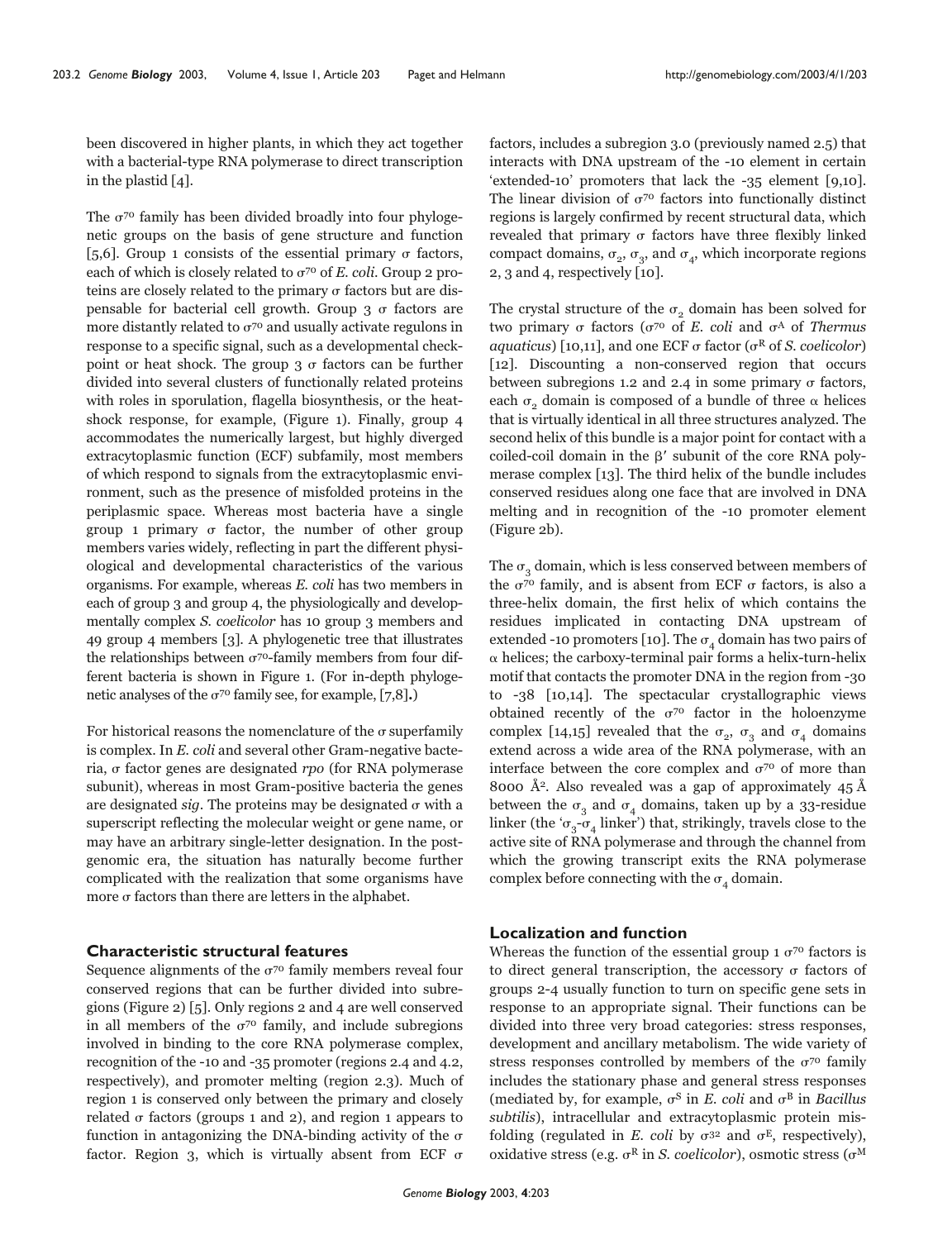

#### **Figure 1**

Phylogenetic relationships between members of the  $\sigma^{70}$  family of sigma factors from four diverse bacteria: *E. coli* (E); *Caulobacter cresentus* (CC or C); *B. subtilis* (B); and *Mycobacterium tuberculosis* (M). For *C. cresentus*, gene numbers from the annotated genome sequence are given. Note that the primary and related o factors comprise groups 1 and 2, the group 3 o factors are divided into functionally related groups (sporulation, flagella biosynthesis, general stress response and heat-shock response), and the divergent ECF  $\sigma$  factors comprise group 4. Particularly striking is the distance between the ECF subfamily and other members of the  $\sigma^{70}$  family, as well as divergence within the ECF subfamily itself. The unrooted tree was constructed using the Phylip programs PROTDIST and NEIGHBOUR from a multiple amino-acid sequence alignment made by the program ClustalW. Only conserved regions 2 and 4 were included in the alignments.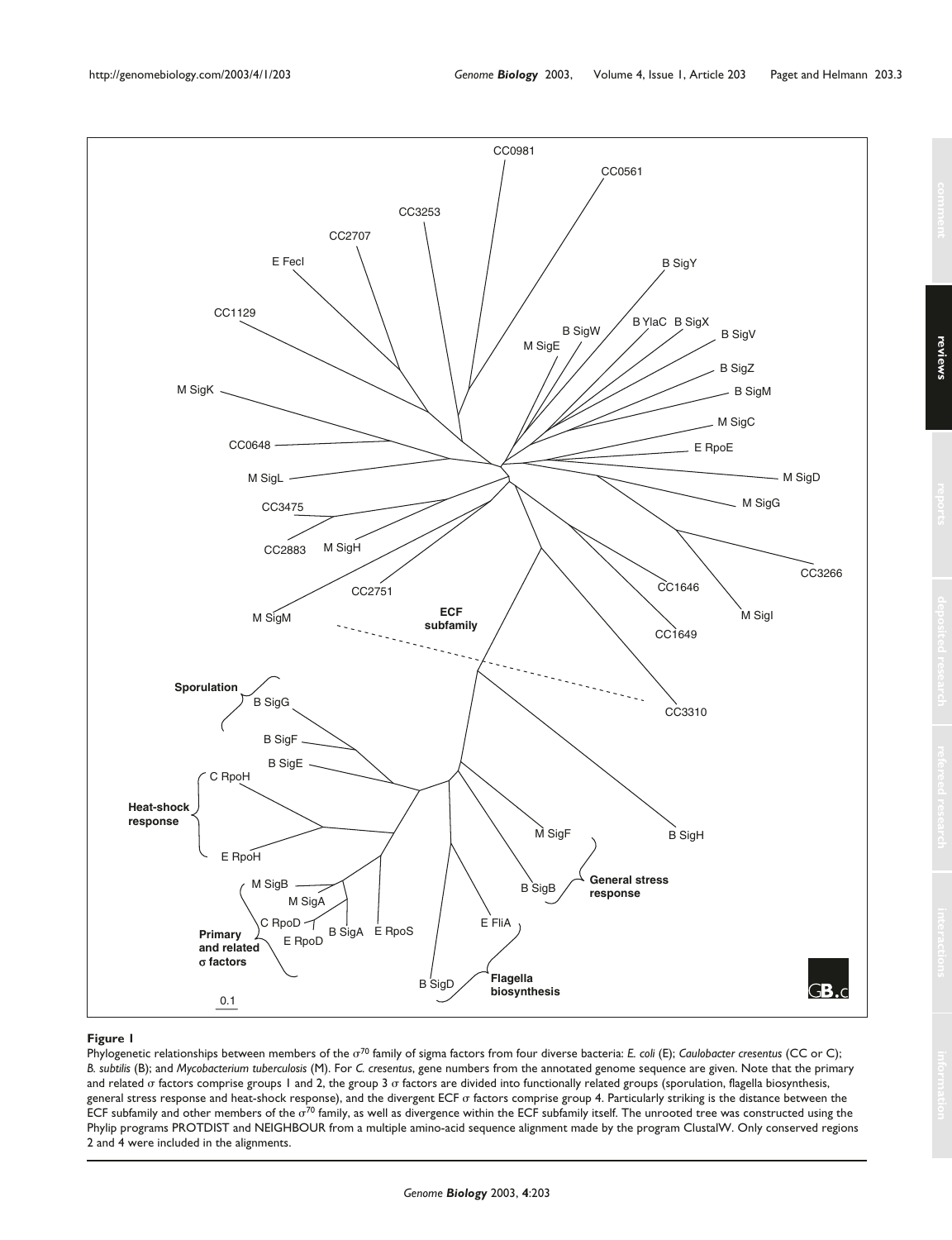

#### **Figure 2**

Structural characteristics of *E. coli*  $\sigma^{70}$ . (a) The protein sequence has been divided into four regions on the basis of sequence conservation with other members of the  $\sigma^{70}$  family. Residues in the carboxy-terminal part of region 4 (subregion 4.2) form a helix-turn-helix motif that contacts the -35 element of the promoter. Residues from conserved regions 2 and 3 cooperate to mediate recognition of the -10 region and melting of the DNA. A residue in the amino-terminal part of region 3 (3.0) contacts the conserved TG motif in the extended -10 element of certain promoters that do not require a -35 region. Residues from an  $\alpha$  helix in region 2 that corresponds to the conserved subregions 2.3 and 2.4 interact intimately with the -10 element. Subregion 2.3 is thought to interact primarily with single-stranded DNA in the open complex (dashed arrow). The three domains of the  $\sigma$  factor observed by X-ray crystallography ( $\sigma_2$ ,  $\sigma_3$  and  $\sigma_4$ ) are indicated underneath the linear structure. Note that the protein domains correspond closely (although not precisely) with the regions assigned by sequence comparisons. **(b)** A model for the interaction of RNA polymerase holoenzyme (containing  $\beta$ ,  $\beta'$ , two  $\alpha$ , and one  $\omega$  subunit in addition to the  $\sigma$  factor) with promoter DNA. The model is based on crystallographic analyses of  $\sigma$  domains, holoenzyme, and holoenzyme-model DNA complexes  $[10,14,15,25]$ . The major functional domains of the  $\sigma$  factor are shown in dark grey. The bold arrow indicates the direction of transcription. Although the template strand in the transcription bubble passes underneath the  $\beta$  unit and the  $\sigma_2$  domain, the path of the DNA is shown throughout its length. Adapted from [21].

in B. subtilis) and cell-wall stress (controlled by, for example,  $\sigma^E$  in *S. coelicolor* and  $\sigma^W$  in *B. subtilis*). Developmental programs under the control of  $\sigma^{\gamma}$  family members include flagella biosynthesis (involving  $\sigma^D$  in B. subtilis and  $\sigma$ <sup>F</sup> in *Salmonella typhimurium*), endospore formation (mediated by, for example,  $\sigma^{E}$ ,  $\sigma^{K}$ ,  $\sigma^{F}$  and  $\sigma^{G}$  in *B*. *subtilis*), and exospore formation ( $\sigma^{WhiG}$  in S. coelicolor). Ancillary metabolic functions that are controlled by  $\sigma$  factors include iron uptake ( $\sigma$ <sup>FecI</sup> in *E. coli* and  $\sigma$ <sup>PvdS</sup> in pseudomonads). There are clearly many more functions to be discovered, especially amongst members of the ECF subfamily; for example, in S. coelicolor the function of only three of its 49 ECF  $\sigma$  factors is understood.

The activity of  $\sigma$  factors, and the consequent activity of the promoters they recognize, can be controlled at many different levels: de novo synthesis (at the transcriptional or translational level), by post-translational processing, by proteolytic degradation, and by post-translational inhibition. Indeed, some  $\sigma$  factors, such as  $\sigma$ <sup>S</sup> factor of *E*. *coli*, are regulated at most of these levels [16]. Of widespread importance is posttranslational inhibition by so-called anti- $\sigma$  factors, proteins that reversibly bind to the  $\sigma$  factor thereby preventing its interaction with the core RNA polymerase [17,18]. In these cases, the signal that leads to the activation of the  $\sigma$  factor and the induction of the  $\sigma$  regulon somehow modify the  $\sigma$ -binding activity of the anti- $\sigma$  factor.

# **Mechanism**

Recent structural studies together with an extensive catalog of biochemical data are starting to shed light on the function of  $\sigma^{70}$  family members in transcription initiation. Once they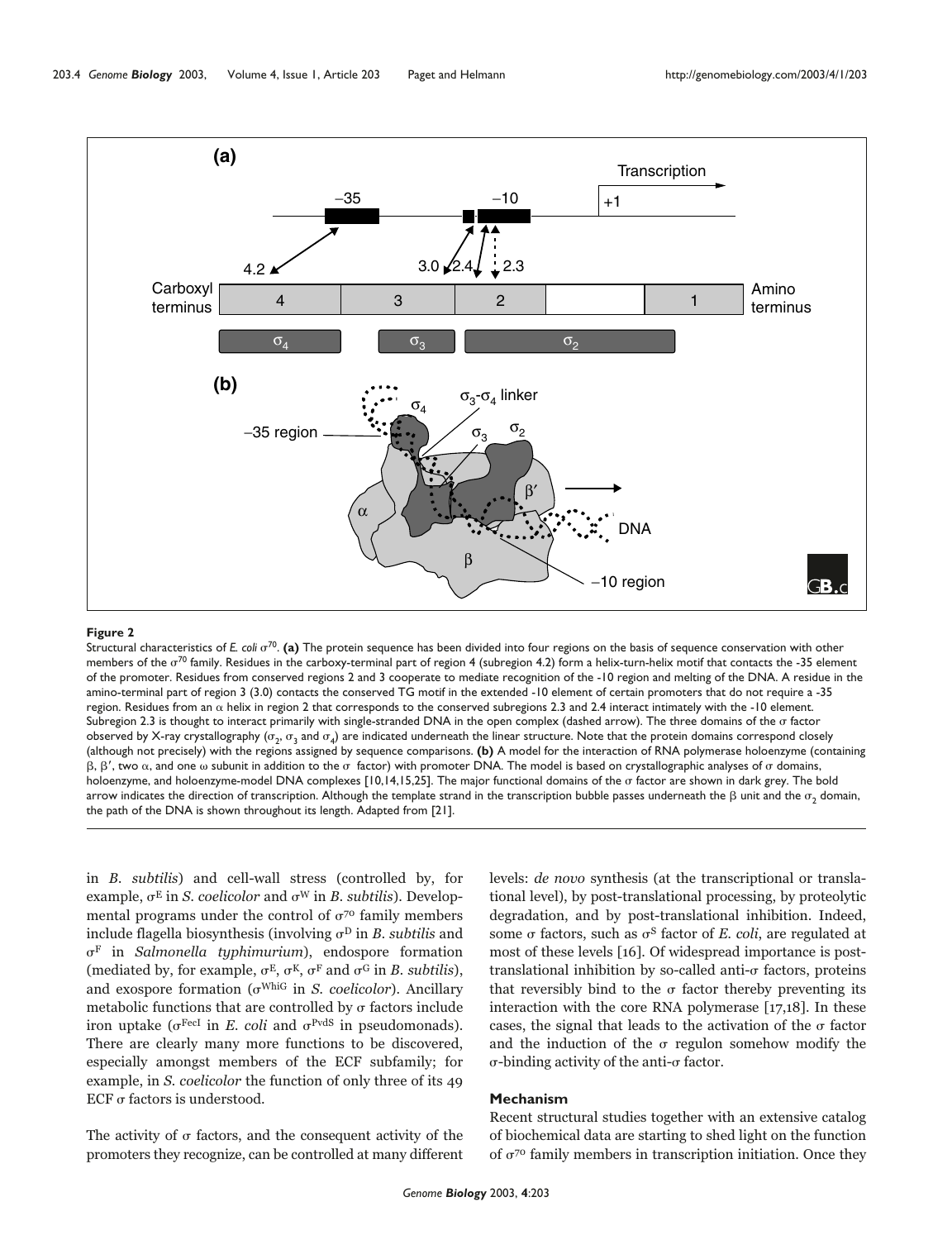become part of the holoenzyme, the promoter-recognition determinants of subregions 2.4 and 4.2 of the  $\sigma$  factor are solvent-exposed and appropriately separated. This conformation allows subregions 2.4 and 4.2 to interact with the -10 and -35 elements, respectively, to form a so-called 'closed' complex in which the promoter DNA remains base-paired. At promoters that lack -35 regions or have -35 elements that deviate significantly from the consensus sequence, the  $\sigma_A$ domain can stimulate formation of the closed complex by contacting activator proteins, such as  $\lambda cI$ , which is bound upstream, or PhoB, which is bound downstream of the complex on the DNA [19].

In the following stage, the DNA in the region from position -11 to +4, which partially overlaps with the -10 element, melts in a process called isomerization, the mechanistic details of which are unresolved but probably include several kinetically distinct intermediate states. Once separated, the two DNA strands take different paths, with the template strand approaching the active site of the RNA polymerase and the non-template strand being held by conserved aromatic residues in region 2.3 of the  $\sigma$  factor that had previously been implicated in DNA melting [20]. The  $\sigma$  factor may also play a role in the next stage, that of de novo RNA synthesis, by donating a disordered loop from the  $\sigma_3$ - $\sigma_4$  linker into the active site of the RNA polymerase; this might perhaps stabilize the initiating nucleotide [15]. Alternatively, the disordered loop may stabilize the open complex by preventing reannealing close to the transcription start site [21]. Finally, after a nascent RNA of 8-10 nucleotides has been synthesized, the  $\sigma$  factor is released or moves out of the way to allow elongation to proceed further and RNA polymerase to escape the promoter. The discovery that the  $\sigma_3$ - $\sigma_4$  linker is located in the RNA exit channel of the RNA polymerase suggests a mechanism of promoter clearance that involves the nascent RNA displacing the linker, in turn weakening the interaction between the core RNA polymerase and the  $\sigma_A$  domain and ultimately the rest of the  $\sigma$  factor [14,15]. Interestingly,  $\sigma^{70}$  of E. coli can in some instances interact with the exposed nontemplate strand early in the elongation process, and these interactions can lead to transient pausing of the elongation complex [22]. Furthermore, recent evidence suggests that  $\sigma^{70}$ may remain associated with the core RNA polymerase complex during the elongation process [23,24].

# **Frontiers**

The recent structural information on primary  $\sigma$  factors has had a major impact on our understanding of the mechanistic role of the  $\sigma^{70}$  family of  $\sigma$  factors in transcription initiation. Numerous puzzles remain, however. It is not clear how transcription-activator proteins can modulate the complex conformational changes that accompany promoter recognition and melting. The timing and extent of release of the  $\sigma$  factor during the transition to the transcript-elongation phase is a topic of continuing controversy. Finally, the extent to which  $\sigma$  factors might be retained in early, or perhaps later, elongation complexes and might mediate a sequence-responsive pause in transcription is not resolved. Although a reasonably detailed picture of the action of  $\sigma^{70}$  can now be envisaged, the sequence divergence noted within the  $\sigma^{\gamma}$  family raises questions about how other family members mediate promoter recognition and melting and how they interact with their regulators. Finally, the many bacterial genome sequencing projects have revealed a huge gap in our understanding of the biological function of the many newly discovered  $\sigma$  factors. Even in some of the best characterized model systems, such as *B*. *subtilis*, there is a frustrating lack of knowledge regarding the regulation, roles, and possible redundancies among the various  $\sigma$  factors.

## **Acknowledgements**

Work on  $\sigma$  factors in the laboratory of JDH is supported by the National Institutes of Health and by the BBSRC and the Wellcome Trust in the laboratory of MSBP.

## **References**

- 1. Burgess RR, Travers AA, Dunn JJ, Bautz EK: **Factor stimulating transcription by RNA polymerase.** *Nature* 1969, **221:**43-46. A seminal paper describing the discovery of the  $\sigma$  subunit of RNA polymerase.
- 2. Losick R, Pero J: **Cascades of sigma factors.** *Cell* 1981, **25:**582- 584.

A classical minireview summarizing early studies on the role of  $\sigma$  factor cascades in the development of phage SPO1 and endospore formation in *B. subtilis*.

3. Bentley SD, Chater KF, Cerdeno-Tarraga AM, Challis GL, Thomson NR, James KD, Harris DE, Quail MA, Kieser H, Harper D, *et al.*: **Complete genome sequence of the model actinomycete** *Streptomyces coelicolor* **A3(2).** *Nature* 2002, **417:**141-147. Complete sequence of the *S. coelicolor* genome, a genome that

encodes 63  $\sigma$  factors.

4. Isono K, Shimizu M, Yoshimoto K, Niwa Y, Satoh K, Yokota A, Kobayashi H: **Leaf-specifically expressed genes for polypeptides destined for chloroplasts with domains of <sup>70</sup> factors of bacterial RNA polymerases in** *Arabidopsis thaliana***.** *Proc Natl Acad Sci USA* 1997, **94:**14948-14953.

The first description of genes that encode  $\sigma^{70}$ -like sigma factors in multicellular eukaryotes.

5. Lonetto M, Gribskov M, Gross CA: **The <sup>70</sup> family: sequence conservation and evolutionary relationships.** *J Bacteriol* 1992, **174:**3843-3849.

A classical review of the structure, function and evolutionary relationships between bacterial  $\sigma$  factors.

- 6. Helmann JD: **The extracytoplasmic function (ECF) sigma factors.** *Adv Microb Physiol* 2002, **46:**47-110. A comprehensive review of the ECF subfamily of  $\sigma$  factors.
- 7. Lonetto MA, Brown KL, Rudd KE, Buttner MJ: **Analysis of the** *Streptomyces coelicolor sigE* **gene reveals the existence of a subfamily of eubacterial RNA polymerase sigma factors involved in the regulation of extracytoplasmic functions.** *Proc Natl Acad Sci USA* 1994, **91:**7573-7577. The discovery of the ECF subfamily of  $\sigma$  factors.
- 8. Wösten MM: **Eubacterial sigma-factors.** *FEMS Microbiol Rev* 1998, **22:**127-150.

A comprehensive review of bacterial  $\sigma$  factors.

9. Barne KA, Bown JA, Busby SJ, Minchin SD: **Region 2.5 of the** *E***s***cherichia coli* **RNA polymerase <sup>70</sup> subunit is responsible for the recognition of the 'extended-10' motif at promoters.** *EMBO J* 1997, **16:**4034-4040.

The isolation of a new *rpoD* mutant defines a region of  $\sigma^{70}$  involved in contacting promoters with 'extended -10' elements.